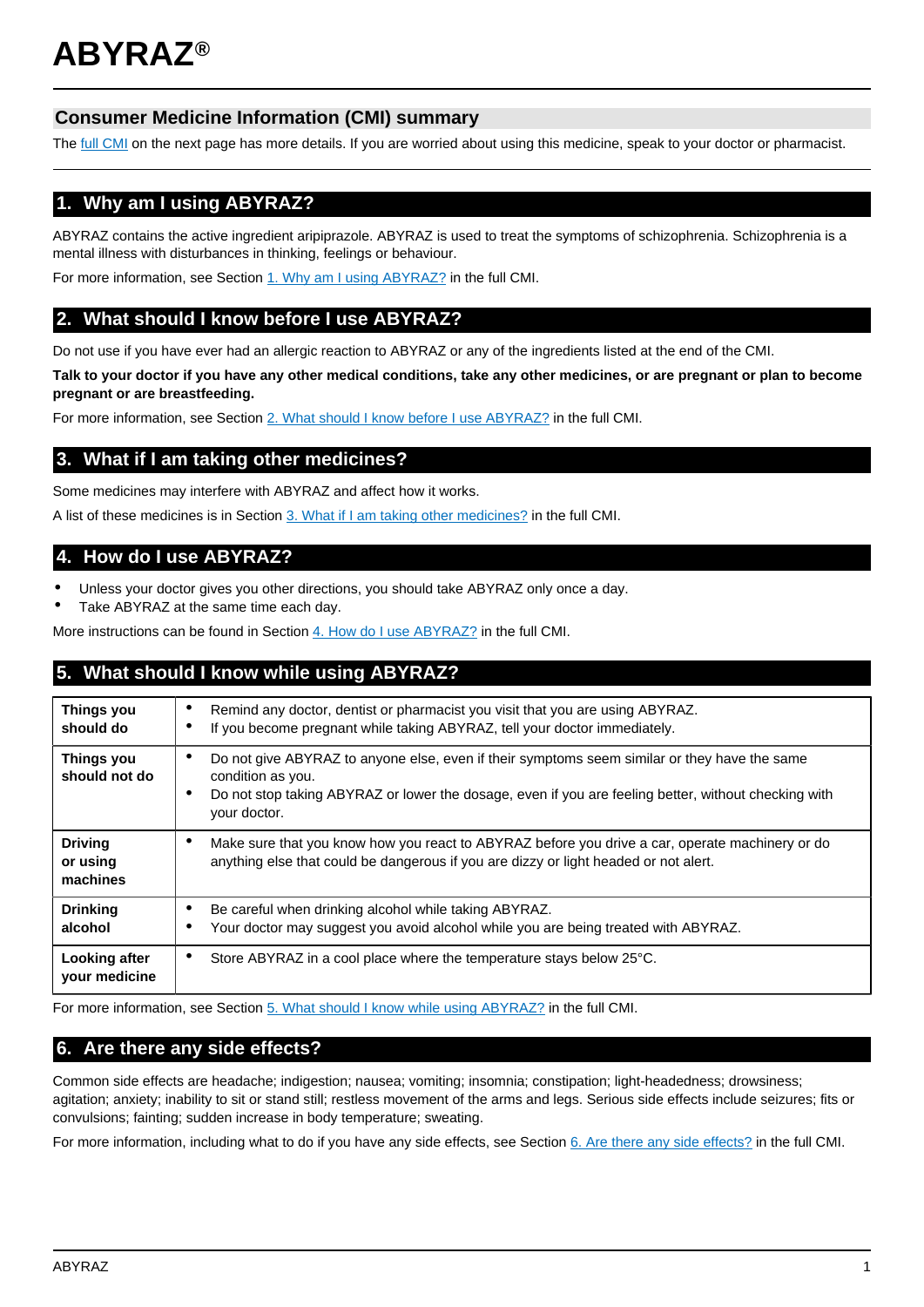# <span id="page-1-0"></span>**Consumer Medicine Information (CMI)**

This leaflet provides important information about using ABYRAZ. **You should also speak to your doctor or pharmacist if you would like further information or if you have any concerns or questions about using ABYRAZ.**

### **Where to find information in this leaflet:**

- [1. Why am I using ABYRAZ?](#page-1-1)
- [2. What should I know before I use ABYRAZ?](#page-1-2)
- [3. What if I am taking other medicines?](#page-2-0)
- [4. How do I use ABYRAZ?](#page-2-1)
- [5. What should I know while using ABYRAZ?](#page-2-2)
- [6. Are there any side effects?](#page-3-0)
- [7. Product details](#page-4-0)

## <span id="page-1-1"></span>**1. Why am I using ABYRAZ?**

### **ABYRAZ contains the active ingredient aripiprazole.**

ABYRAZ belongs to a group of medicines called antipsychotic agents which improve the symptoms of certain types of mental illness.

#### **ABYRAZ is used to treat symptoms of schizophrenia.**

Schizophrenia is a mental illness with disturbances in thinking, feelings or behaviour.

Your doctor may have prescribed ABYRAZ for another reason. Ask your doctor if you have any questions about why ABYRAZ has been prescribed for you.

There is no evidence that this medicine is addictive.

This medicine is available only with a doctor's prescription.

ABYRAZ is not recommended for use in children under the age of 18, as safety and efficacy have not been established in this age group.

## <span id="page-1-2"></span>**2. What should I know before I use ABYRAZ?**

#### **Warnings**

#### **Do not use ABYRAZ if:**

- you are allergic to aripiprazole, or any of the ingredients listed at the end of this leaflet.
- Always check the ingredients to make sure you can use this medicine.

Symptoms of an allergic reaction include:

- Rash, itching or hives on the skin
- Shortness of breath, wheezing or difficulty breathing
- Swelling of the face, lips, tongue, throat or other parts of the body

Tell your doctor or pharmacist if you have allergies to:

- Any other medicines
- Any other substances such as foods, preservatives or dyes

**Do not take ABYRAZ after the expiry date or use by date printed on the pack.**

If you take this medicine after this date has passed, it may not work as well.

#### **Do not take ABYRAZ if the packaging is torn or shows signs of tampering.**

In this case, return it to your pharmacist.

#### **If you are not sure whether you should start taking ABYRAZ, talk to your doctor or pharmacist.**

#### **Check with your doctor if you:**

- have any other medical conditions especially the following:
	- o a reaction to some medicines with a sudden increase in body temperature, sweating, fast heartbeat, muscle stiffness and fluctuating blood pressure, which may lead to coma. This reaction is called neuroleptic malignant syndrome
	- o a reaction to some medicines with abnormal movements of the tongue, or other uncontrolled movements of the mouth, tongue, cheeks or jaw which may progress to the arms and legs. This reaction is called tardive dyskinesia
	- o low blood pressure
	- o problems with your heart or blood vessels
	- o epilepsy, seizures or fits
	- o problems with your oesophagus (food pipe) such as difficulty swallowing
	- o high blood sugar or diabetes mellitus
	- o Alzheimer's disease or dementia
	- o alcohol or drug abuse or dependence or a history of one of these
	- o venous thromboembolism or are at risk of venous thromboembolism
	- o have a history of or are at risk of sleep apnoea (a sleep disorder where your breathing is interrupted during sleep)
	- o lactose intolerance
- take any medicines for any other condition
- [insert specific precautions relevant to the medical condition].

#### **Tell your doctor if you have past experience of excessive gambling.**

#### **Tell your doctor if you drink alcohol.**

Your doctor may advise you to avoid alcohol as it can magnify the side-effects of this medicine.

**Aripiprazole may cause sleepiness, fall in blood pressure when standing up, dizziness and changes in your ability to move and balance, which may lead to falls. Caution should be taken.**

### **If you have not told your doctor about any of the above, tell them before you start taking ABYRAZ.**

During treatment, you may be at risk of developing certain side effects. It is important you understand these risks and how to monitor for them. See additional information under Section [6. Are there any side effects](#page-3-0)?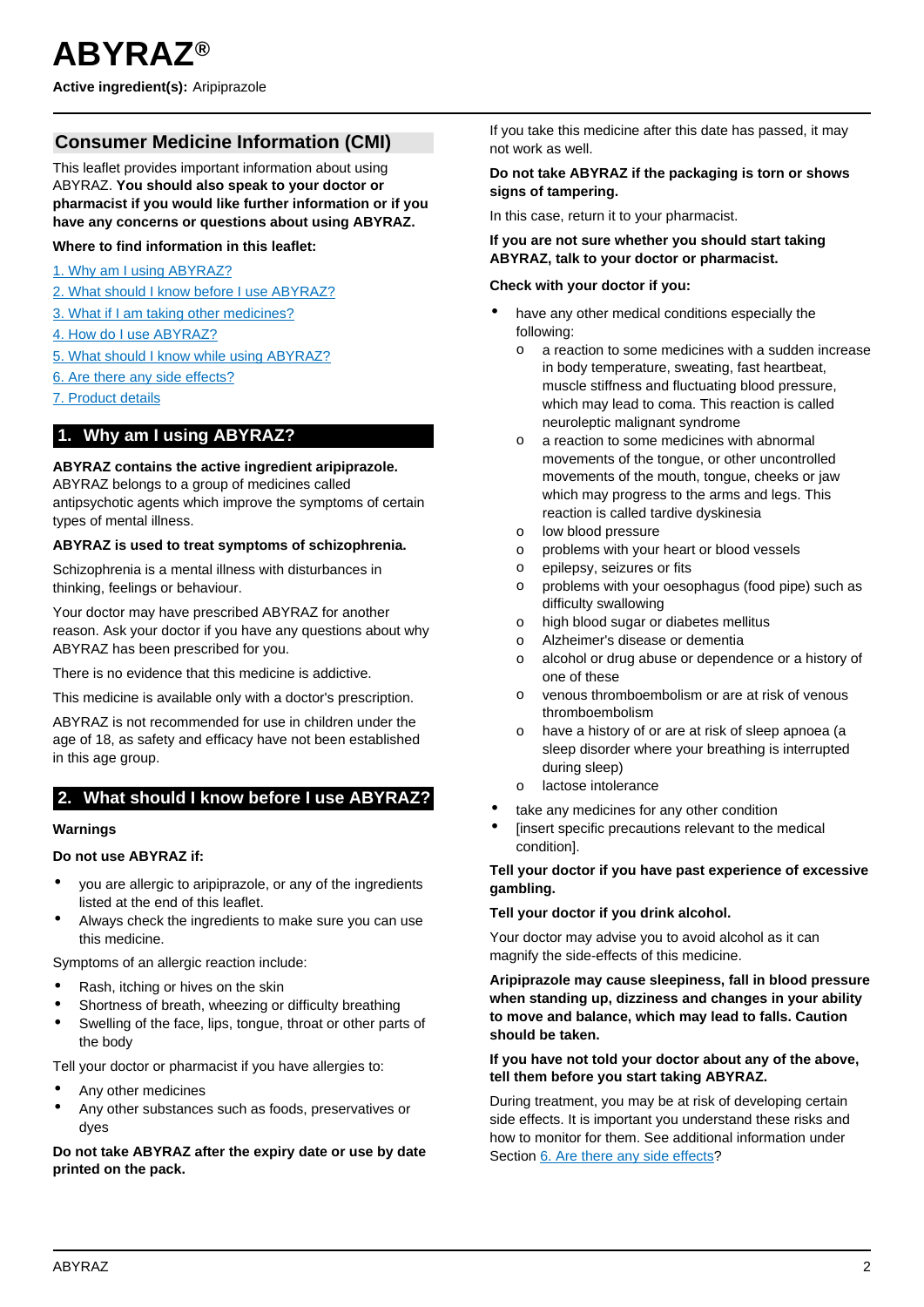### **Pregnancy and breastfeeding**

Check with your doctor if you are pregnant or intend to become pregnant.

ABYRAZ is not recommended for use during pregnancy. If you need to take ABYRAZ during your pregnancy, your doctor will discuss with you the benefits and risks of taking this medicine. Babies exposed to antipsychotics (including aripiprazole) during the third trimester of pregnancy are at risk of experiencing shaking, muscle stiffness, difficulty in feeding and/or withdrawal symptoms. These symptoms may resolve spontaneously or require additional medical treatment.

Talk to your doctor if you are breastfeeding or intend to breastfeed.

It is recommended that you do not breast feed while taking ABYRAZ as it may pass into the breast milk and therefore there is a possibility that the breast-fed baby may be affected.

# <span id="page-2-0"></span>**3. What if I am taking other medicines?**

Tell your doctor or pharmacist if you are taking any other medicines, including any medicines, vitamins or supplements that you buy without a prescription from your pharmacy, supermarket or health food shop.

#### **Some medicines may interfere with ABYRAZ and affect how it works. These include:**

- medicines used to treat brain disorders such as anxiety, depression, mood swings, epilepsy or seizures, Parkinson's disease or insomnia
- medicines used to treat high blood pressure
- medicines used to treat fungal infections
- medicines used to treat heart rhythm disturbances
- medicines used to treat bacterial or viral infections
- a medicine called ciclosporin (Neoral®; Sandimmun®)
- a medicine called cimetidine (Magicul®)

These medicines may be affected by ABYRAZ or may affect how well it works. You may need different amounts of your medicines, or you may need to take different medicines.

Eating grapefruit or drinking grapefruit juice may affect how ABYRAZ works.

Your doctor and pharmacist have more information on medicines to be careful with or avoid while taking this medicine.

**Check with your doctor or pharmacist if you are not sure about what medicines, vitamins or supplements you are taking and if these affect ABYRAZ.**

## <span id="page-2-1"></span>**4. How do I use ABYRAZ?**

#### **How much to take / use**

- Unless your doctor gives you other directions, you should take ABYRAZ only once a day.
- ABYRAZ tablets should be swallowed whole with a full glass of water.
- Follow the instructions provided and use ABYRAZ until your doctor tells you to stop.
- ABYRAZ helps to control your condition but does not cure it. Therefore, you must take ABYRAZ every day. Improvement in symptoms may take several days to

some weeks to occur. Even if you feel better do not stop taking ABYRAZ unless your doctor tells you to.

### **When to take / use**

Take ABYRAZ at the same time each day.

Taking the medicine at the same time each day will have the best effect. It will also help you remember when to take it.

• It does not matter whether you take ABYRAZ with or without food. Medicine name] should be used [insert as relevant].

### **If you forget to use ABYRAZ**

ABYRAZ should be used regularly at the same time each day. If you miss your dose at the usual time, follow the instructions below:

**If it is almost time for your next dose, skip the dose you missed and take your next dose when you are meant to.**

**Otherwise, take it as soon as you remember, and then go back to taking your medicine as you would normally.**

**Do not take a double dose to make up for the dose that you missed.**

This may increase the chance of you getting an unwanted side effect.

**If you are not sure what to do, ask your doctor or pharmacist.**

**If you have trouble remembering to take your medicine, ask your pharmacist for some hints.**

### **If you use too much ABYRAZ**

If you think that you have used too much, you may need urgent medical attention.

### **You should immediately:**

- phone the Poisons Information Centre (Australia telephone 13 11 26) for advice, or
- contact your doctor, or
- go to the Emergency Department at your nearest hospital.

**You should do this even if there are no signs of discomfort or poisoning.**

# <span id="page-2-2"></span>**5. What should I know while using ABYRAZ?**

### **Things you should do**

- If you are about to be started on any new medicine, remind your doctor and pharmacist that you are taking ABYRAZ.
- Tell any other doctors, dentists, and pharmacists who treat you that you are taking ABYRAZ.
- If you are going to have any kind of surgery that needs a general anaesthetic, tell your doctor or dentist that you are taking ABYRAZ.
- Keep all of your doctor's appointments so that your progress can be checked.

#### **Call your doctor straight away if you:**

If you become pregnant while taking ABYRAZ.

Remind any doctor, dentist or pharmacist that you visit that you are using ABYRAZ.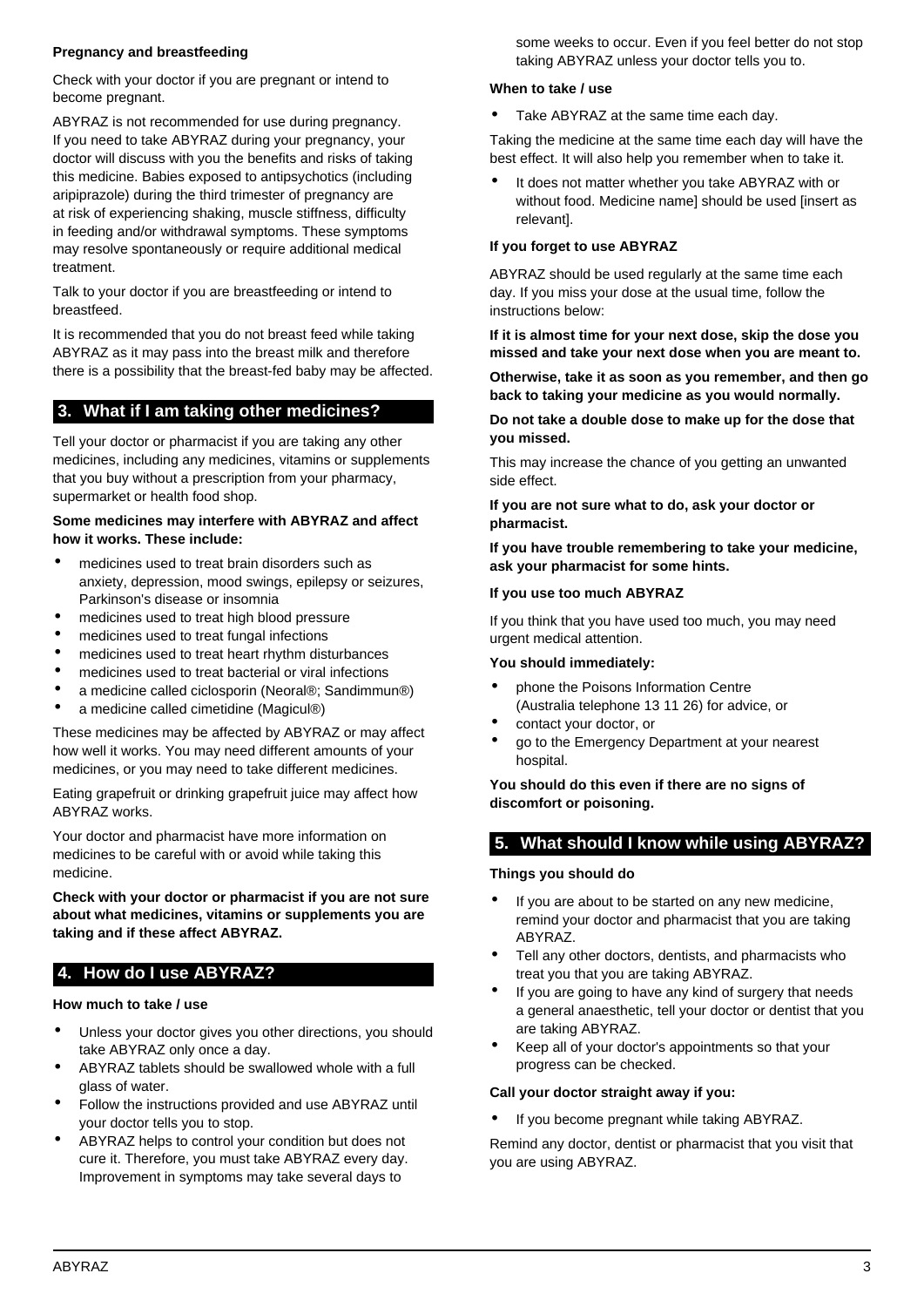**Things you should not do**

- **Do not give ABYRAZ to anyone else, even if their symptoms seem similar or they have the same condition as you.**
- **Do not take ABYRAZ to treat any other complaints unless your doctor tells you to.**
- **Do not stop taking ABYRAZ or lower the dosage, even if you are feeling better, without checking with your doctor.** If you stop taking ABYRAZ suddenly your condition may worsen.
- **Do not take more of this medicine and do not take it more often than your doctor has ordered.**

### **Make sure you keep cool in hot weather and keep warm in cool weather.**

ABYRAZ may affect the way your body reacts to temperature changes. It may prevent sweating, even during heatwaves. You may feel dizzy or faint if you are too hot. To stay cool in hot weather, try to do the following:

- wear light clothing
- spend time in air-conditioned environments (or keep windows open and use electric fans)
- drink plenty of water
- take cool baths or showers and avoid hot baths and saunas
- try to restrict exercise or heavy work to cool parts of the day

### **Driving or using machines**

**Make sure you know how you react to ABYRAZ before you drive a car, operate machinery or do anything else that could be dangerous if you are dizzy or light-headed or not alert.**

ABYRAZ may cause some people to become drowsy or less alert than they are normally or cause light-headedness, dizziness or tiredness. If this occurs do not undertake the activity.

#### **If ABYRAZ makes you feel light-headed, dizzy or faint, be careful when getting up from a sitting or lying position.**

Standing up slowly, especially when you get up from bed or chairs, will help your body get used to the change in position and blood pressure. If this problem continues or gets worse, talk to your doctor.

### **Drinking alcohol**

## **Tell your doctor if you drink alcohol.**

## **Be careful when drinking alcohol while taking ABYRAZ.**

Your doctor may suggest you avoid alcohol while you are being treated with ABYRAZ.

## **Looking after your medicine**

Store ABYRAZ in a cool place where the temperature stays below 25°C.

Heat and dampness can destroy some medicines.

Follow the instructions in the carton on how to take care of your medicine properly.

Store it in a cool dry place away from moisture, heat or sunlight; for example, do not store it:

- in the bathroom or near a sink, or
- in the car or on window sills.

# **Keep it where young children cannot reach it.**

A locked cupboard at least one-and-a-half metres above the ground is a good place to store medicines.

## **When to discard your medicine (as relevant)**

**If your doctor tells you to stop taking this medicine or the expiry date has passed, ask your pharmacist what to do with any medicine that is left over.**

## **Getting rid of any unwanted medicine**

If you no longer need to use this medicine or it is out of date, take it to any pharmacy for safe disposal.

Do not use this medicine after the expiry date.

# <span id="page-3-0"></span>**6. Are there any side effects?**

All medicines can have side effects. If you do experience any side effects, most of them are minor and temporary. However, some side effects may need medical attention.

See the information below and, if you need to, ask your doctor or pharmacist if you have any further questions about side effects.

ABYRAZ is generally well-tolerated and the side effects are often hard to distinguish from disease symptoms. It is important to tell your doctor as soon as possible about unwanted side effects.

### **Less serious side effects**

| Less serious side effects                                                                                                                                                                                                                                                                                                                                                                                                                                                                                                               | What to do                                                 |
|-----------------------------------------------------------------------------------------------------------------------------------------------------------------------------------------------------------------------------------------------------------------------------------------------------------------------------------------------------------------------------------------------------------------------------------------------------------------------------------------------------------------------------------------|------------------------------------------------------------|
| <b>Gastrointestinal related:</b>                                                                                                                                                                                                                                                                                                                                                                                                                                                                                                        | Speak to your                                              |
| Indigestion<br>Vomiting<br>Constipation                                                                                                                                                                                                                                                                                                                                                                                                                                                                                                 | doctor if you<br>have any of<br>these less<br>serious side |
| Pain related:                                                                                                                                                                                                                                                                                                                                                                                                                                                                                                                           | effects and                                                |
| Headache<br>Chest pain                                                                                                                                                                                                                                                                                                                                                                                                                                                                                                                  | they worry you.                                            |
| General well-being related:                                                                                                                                                                                                                                                                                                                                                                                                                                                                                                             |                                                            |
| Insomnia<br>Light-headedness<br><b>Drowsiness</b><br>Agitation<br>Anxiety<br>Inability to sit or stand still; restless<br>movement of the arms and legs<br>such as tapping, marching in<br>places, rocking, crossing and<br>uncrossing the legs<br>Feeling dizzy especially when<br>getting up from a lying or sitting<br>position<br>Altered or increased sexual<br>interest<br>High blood sugar (excessive thirst,<br>hunger and weakness) or the<br>onset or worsening of diabetes<br>Weight gain<br>Weight loss<br>Loss of appetite |                                                            |

**Excessive sweating**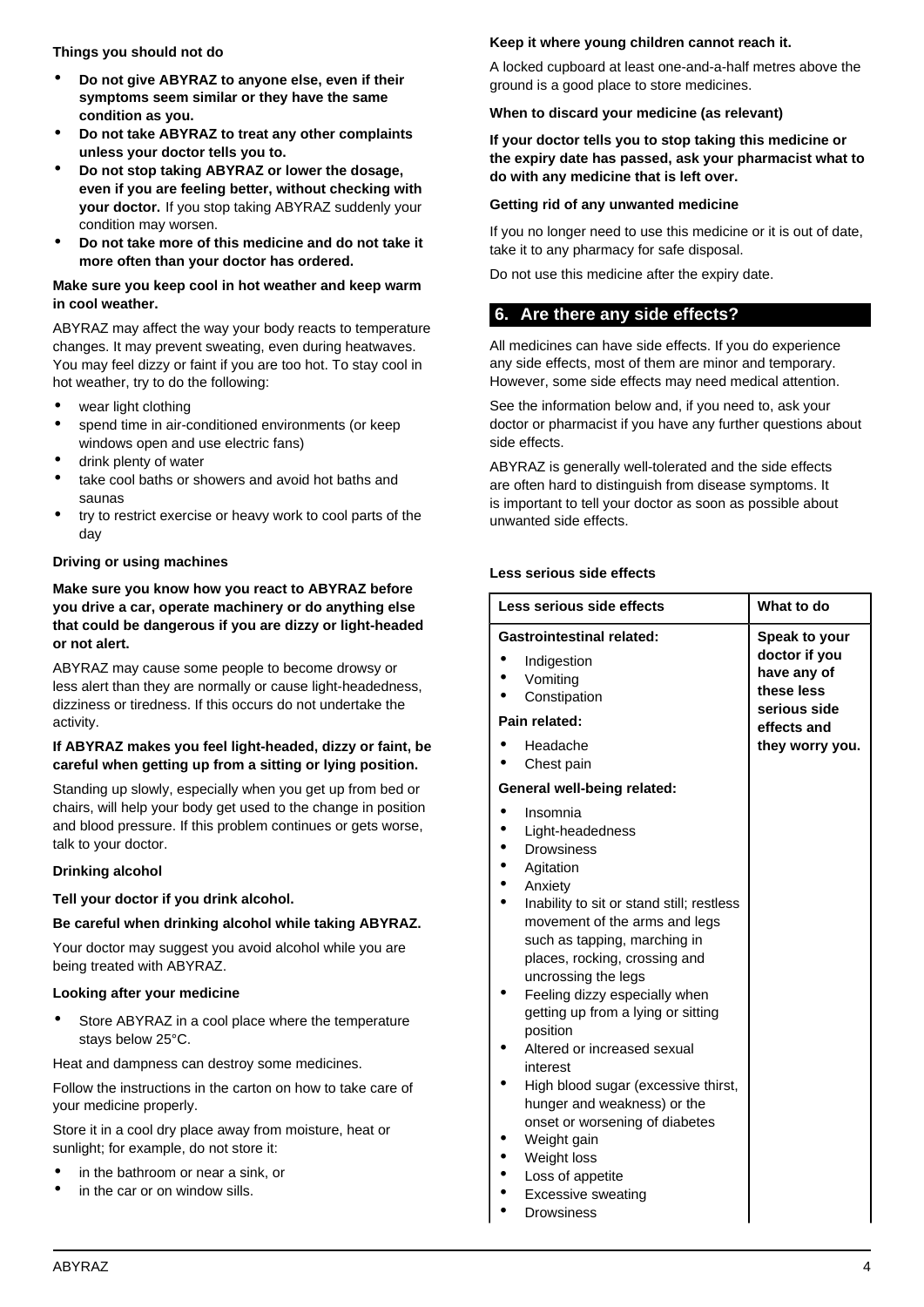| Less serious side effects |                                                                                    | What to do |
|---------------------------|------------------------------------------------------------------------------------|------------|
|                           | High blood pressure<br>Difficulty swallowing<br><b>Hiccups</b><br>Nausea           |            |
| Infection related:        |                                                                                    |            |
|                           | Frequent infections such a fever,<br>severe chills, sore throat or mouth<br>ulcers |            |
| <b>Bleeding related:</b>  |                                                                                    |            |
|                           | Bleeding or bruising more easily<br>than normal                                    |            |
| Speech related:           |                                                                                    |            |
|                           | Speech disorder                                                                    |            |
|                           | <b>Bladder related:</b>                                                            |            |
|                           | Urinary incontinence                                                               |            |

#### **Serious side effects**

| Pain related:<br>Call your<br>doctor straight<br>Muscle pain, muscle weakness or<br>away, or go<br>muscle stiffness<br>straight to the<br>Painful irreversible erection<br><b>Emergency</b><br>General well-being related:<br><b>Department at</b><br>your nearest<br>Seizure, fits or convulsion<br>hospital if you<br>Fainting                                                                                                                                                                                                                                                                                                                                                                                                                                                                                                                                                   |  |  |
|------------------------------------------------------------------------------------------------------------------------------------------------------------------------------------------------------------------------------------------------------------------------------------------------------------------------------------------------------------------------------------------------------------------------------------------------------------------------------------------------------------------------------------------------------------------------------------------------------------------------------------------------------------------------------------------------------------------------------------------------------------------------------------------------------------------------------------------------------------------------------------|--|--|
| notice any of<br>Abnormal movements of the<br>these serious<br>tongue, or other uncontrolled<br>side effects.<br>movements of the tongue, mouth,<br>cheeks, eyes or jaw which may<br>progress to the arms and legs<br>Sudden increase in body<br>temperature, sweating, fast heart<br>beat, muscle stiffness, high blood<br>pressure and convulsions<br>Disorder of body temperature<br>regulation resulting in low<br>body temperature or high body<br>temperature<br>Yellowing of the skin and/or eyes,<br>also called jaundice with or without<br>nausea, vomiting, loss of appetite,<br>feeling generally unwell, fever,<br>itching and dark coloured urine<br>Allergy related:<br>Rash<br>Allergic reaction (rash, itching<br>or hives on the skin; shortness<br>of breath, wheezing or difficulty<br>breathing; swelling of the face,<br>lips, tongue, throat or other parts |  |  |
| of the body) with or without fever<br><b>Inflammation related:</b>                                                                                                                                                                                                                                                                                                                                                                                                                                                                                                                                                                                                                                                                                                                                                                                                                 |  |  |
| Inflammation of the pancreas,                                                                                                                                                                                                                                                                                                                                                                                                                                                                                                                                                                                                                                                                                                                                                                                                                                                      |  |  |
| severe upper stomach pain often<br>with nausea and vomiting                                                                                                                                                                                                                                                                                                                                                                                                                                                                                                                                                                                                                                                                                                                                                                                                                        |  |  |
| Infection related:                                                                                                                                                                                                                                                                                                                                                                                                                                                                                                                                                                                                                                                                                                                                                                                                                                                                 |  |  |
|                                                                                                                                                                                                                                                                                                                                                                                                                                                                                                                                                                                                                                                                                                                                                                                                                                                                                    |  |  |

| Serious side effects                                                                                                 | What to do |
|----------------------------------------------------------------------------------------------------------------------|------------|
| Serious lung infection with fever,<br>chills, shortness of breath, cough,<br>chest pain and blood streaked<br>phlegm |            |
| <b>Bladder related:</b>                                                                                              |            |
| Difficulty in passing urine                                                                                          |            |

| Serious side effects                  | What to do          |
|---------------------------------------|---------------------|
| Mental related:                       | Call your           |
| Thoughts or talk about death or       | doctor straight     |
| suicide; thoughts or doing harm to    | away, or go         |
| others; any recent attempts at self-  | straight to the     |
| harm; an increase in aggressive       | <b>Emergency</b>    |
| behaviour, irritability or agitation. | Department at       |
| If you or someone you know is         | <b>your nearest</b> |
| showing these signs, contact your     | hospital if you     |
| doctor or mental health advisor       | notice any of       |
| right away or go to the nearest       | these serious       |
| hospital for treatment.               | side effects.       |

### **Tell your doctor if you have obsessive (recurring) thoughts or behaviours or trouble controlling impulsive urges or while taking ABYRAZ.**

Obsessive compulsive behaviours (feeling the need to check things repeatedly or having certain thoughts repeatedly), gambling urges, sexual urges, compulsive spending, binge or compulsive eating and other urges have occurred in some patients.

**Tell your doctor or pharmacist if you notice anything else that may be making you feel unwell.**

### **Other side effects not listed here may occur in some people**.

While taking ABYRAZ, some elderly patients with dementia have suffered serious side effects such as a "mini" stroke, stroke, pneumonia or heart problems. These serious side effects can be life threatening.

## **Do not be alarmed by the following lists of side effects.**

You may not experience any or only some of them.

### **Reporting side effects**

After you have received medical advice for any side effects you experience, you can report side effects to the Therapeutic Goods Administration online at [www.tga.gov.au/](http://www.tga.gov.au/reporting-problems) [reporting-problems](http://www.tga.gov.au/reporting-problems). By reporting side effects, you can help provide more information on the safety of this medicine.

**Always make sure you speak to your doctor or pharmacist before you decide to stop taking any of your medicines.**

## <span id="page-4-0"></span>**7. Product details**

This medicine is only available with a doctor's prescription.

**What ABYRAZ contains**

| <b>Active ingredient</b> | Aripiprazole |
|--------------------------|--------------|
| (main ingredient)        |              |